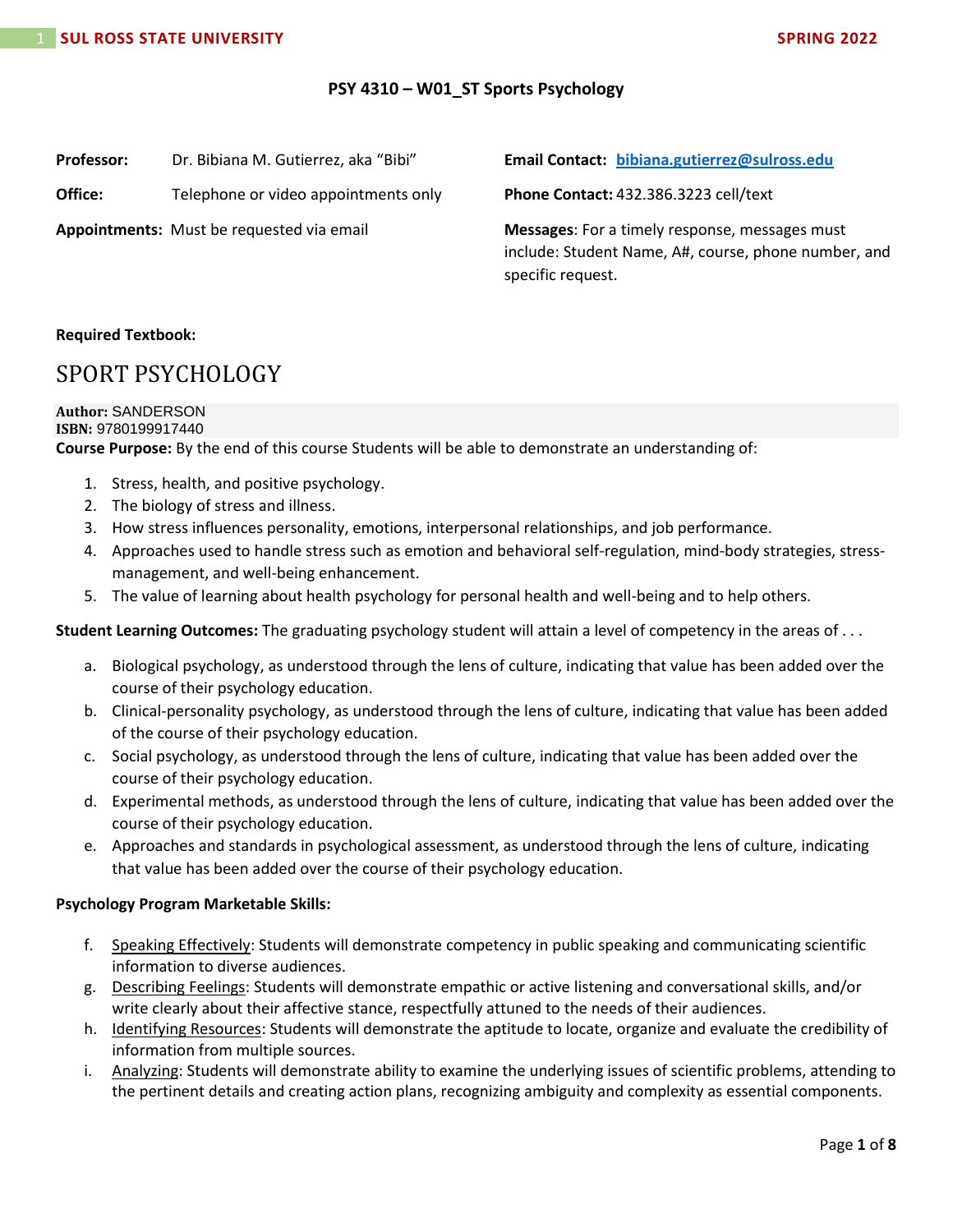**Distance Education Statement:** Students enrolled in distance education courses have equal access to the university's academic support services, such as Smarthinking, library resources, online databases, and instructional technology support. For more information about accessing these resources, visit the SRSU website. Students should correspond using Sul Ross email accounts and submit online assignments through Blackboard, which requires secure login information to verify students' identities and to protect students' information. The procedures for filing a student complaint are included in the student handbook. Students enrolled in distance education courses at Sul Ross are expected to adhere to all policies pertaining to academic honesty and appropriate student conduct, as described in the student handbook. Students in webbased courses must maintain appropriate equipment and software, according to the needs and requirements of the course, as outlined on the SRSU website.

**NO EXTRA CREDIT is offered in this course. No individual Student adjustments to this Syllabus Contract will be made, unless agreed upon at the beginning of the semester (for example, honors contract, etc.). So, at the end of the semester, please do not ask "to do extra work" to make-up for missed assignments or poor grades. This would be a change to the Syllabus Contract and unfair to other Students. All the course requirements and dates of assignments and exams are clearly stated and scheduled. If you feel you may not be able to commit to completing these course requirements, please consider taking this course at another time.**

## **Course Policies:**

## **1. Attendance and Class preparation:**

Class attendance is governed by the SRSU policy stated in the schedule of classes. Students will be dropped with an "F" when you have accumulated six (6) or more absences OR the equivalent in a web-based course. Class attendance in this course includes logging onto Black Board during the first week of class, taking exams on time,

## **2. Late Work and Make-Up Assignments:**

If you cannot participate in this web-based class due to an emergency, excused-absence, or universityauthorized absence, inform the professor as soon as possible *via email* of the situation. Late or make-up assignments and exams will only be accepted in the case of an emergency or excused absence with appropriate documentation (doctor's note, etc.)

Student absent for a university-authorized activity (such as a game, tournament, or event) will be allowed to make up the missed exam and/or complete the assignment scheduled for that day. **However,** it is the Student's responsibility to make these **arrangements for make-up exams/assignments with the professor** *BEFORE* **the absence via email request.** This DOES NOT INCLUDE absences related to paid (SRSU or otherwise) employment.

## **4. If You Get/Are Sick**:

Student health services [\(https://www.sulross.edu/page/343/student-health-services\)](https://www.sulross.edu/page/343/student-health-services) is staffed by a [registered](https://www.sulross.edu/faculty-and-staff/945/health-services-coordinator)  [nurse](https://www.sulross.edu/faculty-and-staff/945/health-services-coordinator) located in University Center Suite 211 from 8 am- 5 pm Monday through Friday. Minor treatments, [over](http://www.sulross.edu/page/1462/medications)[the-counter medication](http://www.sulross.edu/page/1462/medications) and basic first-aid supplies are available at no cost to Students. SRSU has a Student medical agreement with [Preventive Care Health Services \(PCHS\)](http://www.pchsmedclinic.org/locations) to provide limited outpatient care, see covered [services.](http://www.sulross.edu/page/1471/preventive-care-health-services) The clinic is [located opposite Alpine High School](http://www.sulross.edu/gallery-image/4341/health-service-locations) across State highway 118 North with parking off Anson Avenue from 8 am to 5 pm Monday through Friday and the 2nd Saturday of each month from 9 am to 3 pm. To schedule an appointment, call (432) 837-4555. Your current Student ID card will be requested at check-in.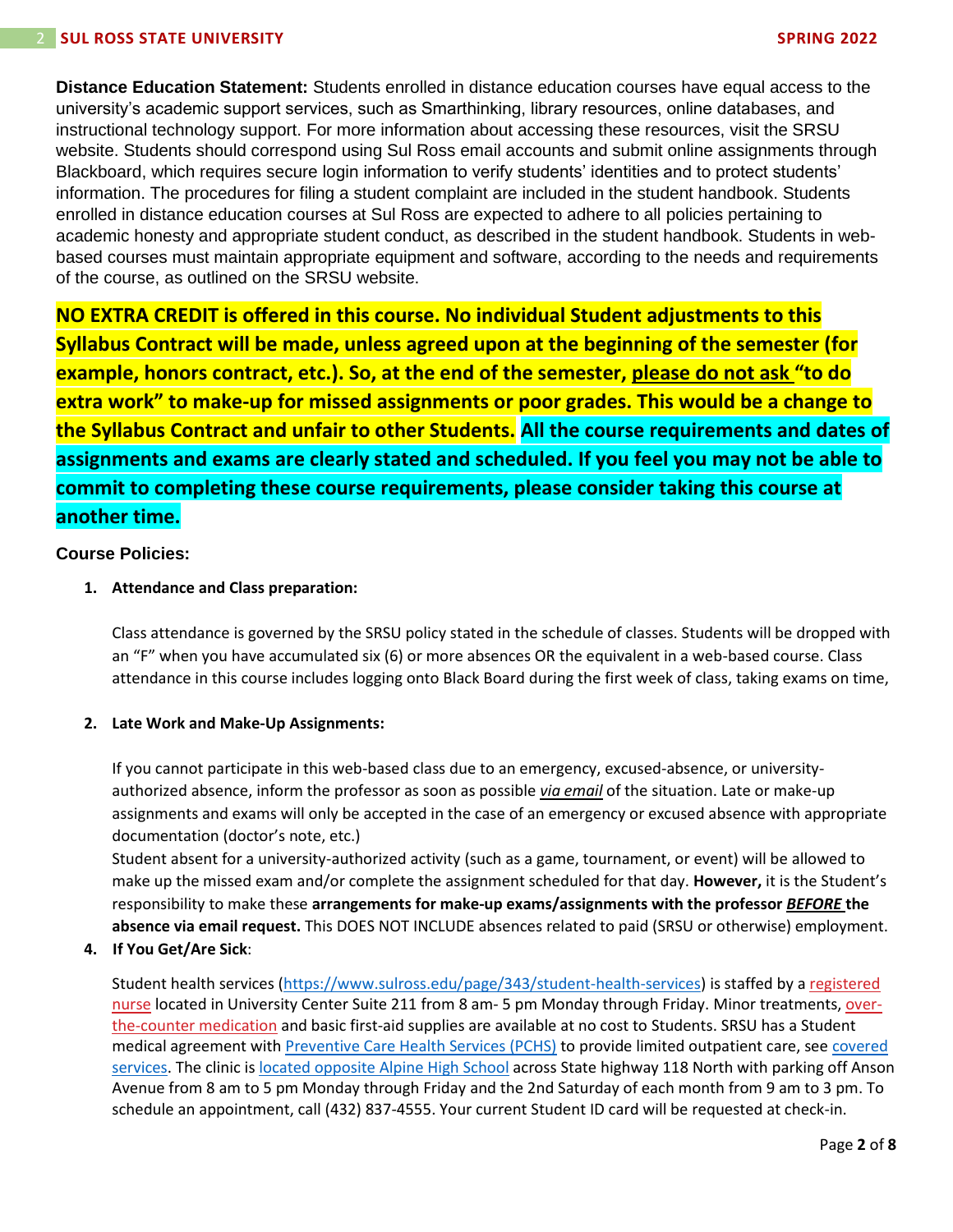## **5. Students with Special Needs:**

Sul Ross State University (SRSU) is committed to equal access in compliance with Americans with Disabilities Act of 1973. It is SRSU policy to provide reasonable accommodations to students with documented disabilities and it is the Student's responsibility to initiate the request.

Any student who because of a disability, may require special arrangements in order to meet the course requirements should contact the instructor as soon as possible to make necessary arrangements. If an accommodation is needed, students must present their accommodation letter, obtained from Accessibility Services, as soon as possible. *Please note that instructors are not permitted to provide classroom accommodations to a student until the appropriate verification has been received.* Accessibility Services is in Ferguson Hall room 112. You can make an appointment by calling Mary Schwartze Grisham at 432 837-8203 mailing address is P.O. Box C-171 Sul Ross State University, Alpine, Texas 79832.

## **6. Religious Observance:**

Any student absent from classes for the observance of a religious holy day will be allowed to take make-up the exam/assignment scheduled for that day. Arrangements for missing class due to a religious observance must be made with the professor via email *BEFORE* that absence.

## **7. Course Behaviors - Respect and Disruptions:**

Watch the **VIDEO on NETIQUETTE** on Black Board. You are encouraged and expected to openly engage in discussions, ask questions, share ideas, and express your thoughts in this web-based course in the same manner as in a face-to-face course. Please treat each other with dignity and respect and avoid disruptive behaviors. You are responsible for knowing what behaviors are acceptable versus unacceptable as referred to in the Student Conduct and Discipline section of the SRSU Student Handbook

[\(http://www.sulross.edu/sites/default/files//sites/default/files/users/docs/stulife/student\\_conduct\\_discipline.p](http://www.sulross.edu/sites/default/files/sites/default/files/users/docs/stulife/student_conduct_discipline.pdf) [df\)](http://www.sulross.edu/sites/default/files/sites/default/files/users/docs/stulife/student_conduct_discipline.pdf).

## **8. Academic Integrity:**

Any instance of academic misconduct such as turning in an identical written assignment for another course without approval, cheating and plagiarizing written assignments, collusion, or misrepresenting facts will be punished to the full extent of the university's disciplinary policy and/or through legal action if indicated. You are responsible for reading the statement on *Academic Honesty* in the SRSU Student Handbook [\(http://www.sulross.edu/sites/default/files//sites/default/files/users/docs/stulife/student\\_conduct\\_discipline.p](http://www.sulross.edu/sites/default/files/sites/default/files/users/docs/stulife/student_conduct_discipline.pdf) [df](http://www.sulross.edu/sites/default/files/sites/default/files/users/docs/stulife/student_conduct_discipline.pdf) ). The faculty considers academic dishonesty to be a serious matter and will act accordingly. Students caught engaging in any form of academic dishonesty will receive no credit for assignments/exams and more severe penalties may be pursued, including but not limited to failing the course.

#### **9. Communicating with the Professor:**

The best way to contact me is through email at **bmg15th@sulross.edu.** I strive to respond as soon as possible. If you do not receive a reply within 24 to 48 hours, please resend your email or call my cell 432.386.3223 and leave a message. If you text you must identify yourself and what course/section you are in for a response. During weekends, holidays, and breaks there may be a longer delay in a response until the next regular work day.

#### **COURSE REQUIREMENTS:**

1. **Regular and active Black Board Participation (BP = 100 points).** Your individual activity on black board will be monitored via logs maintained by Black Board. It is your responsibility to check your email daily and for any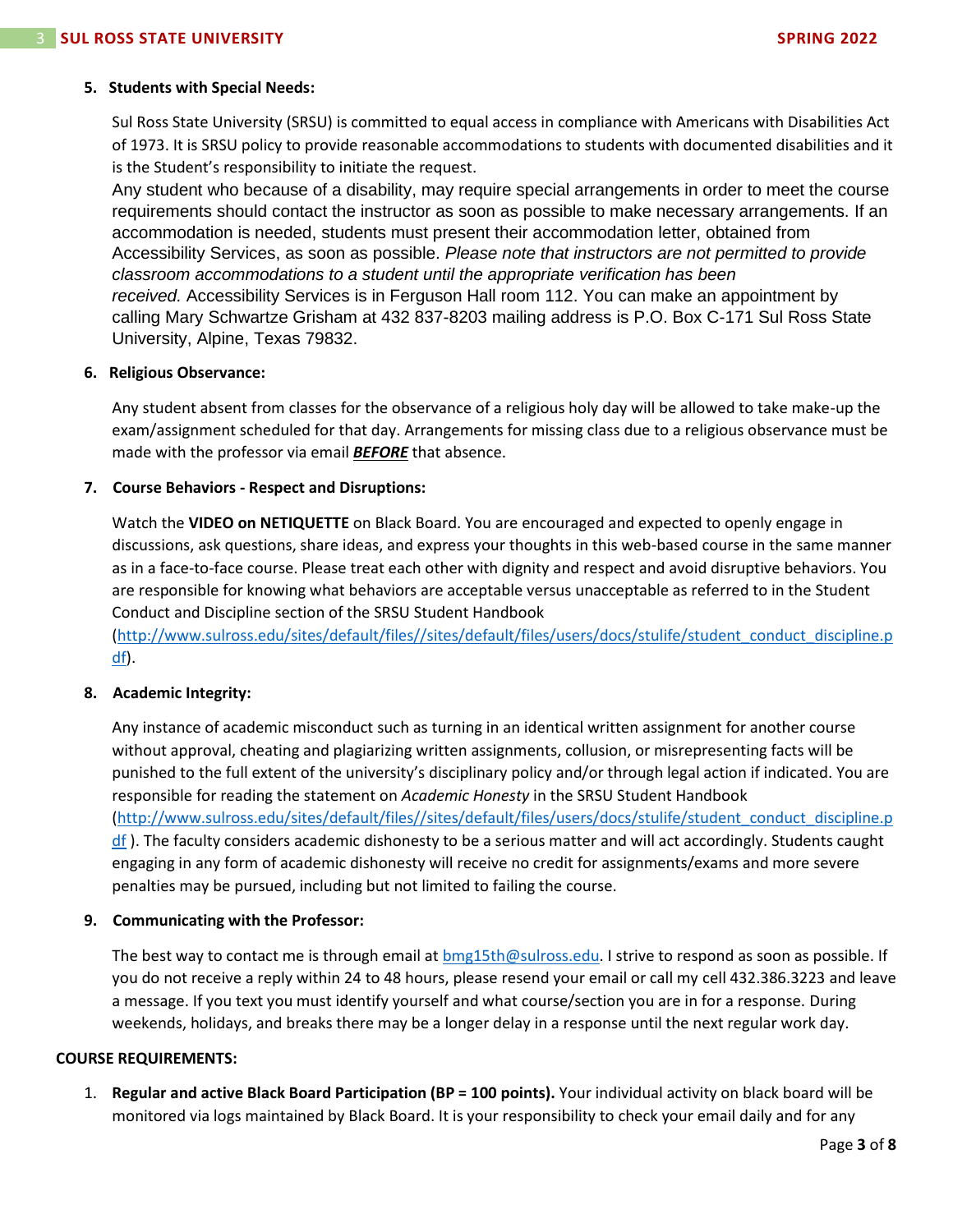announcements related to this course. (This is a subjective judgment on my part regarding the quality of your participation, taking exams when scheduled, submitting assignments on time, and posting as required by due dates).

- **2. Fourteen (14) Exams (each EXM = 100 points).** *There are ABSOLUTELY NO MAKE-UPS on the Final Exam. It is NOT cumulative.* All EXAMS are open book and notes. All Exams will be administered via Black Board at scheduled times. You may use your textbook, notes, copies of the Power Point, etc. during exams.
- *3.* **Discussion Posts (DP = 20 points/post)** (paragraph in the range of 4 to 5 sentences or more if you wish) of your thoughts, feelings, ideas, and/or reactions to your chapter readings as related to your experience and/or other things you have learned. *These summaries will be posted publicly for all students in the course to view* for the purpose of creating a sense of universality of experience and enhancing shared learning. It can also be a springboard to encourage conversations (threads) among students if you wish. *Please be mindful that once posted, your posts cannot be changed or deleted, and are monitored by the professor.*

**DP's are considered a formal assignment, as you would in any class you take in college. It's like a short essay and in order to receive full credit it should express original ideas/comments, be organized, grammatically correct, and free of spelling errors, or typos. If your DP's does not meet this grading criteria, and is written more like a text, blog, social media post, etc., you will earn zero points for the assignment.**

4. **Power Point Presentation over a topic of your interest related to the content of this course, sports psychology. (PP** = 200 points). *Assignment to be submitted to Black Board.* See instructions on Black Board for Grading Rubric. Research the most recent literature on your topic and develop an original power point presentation. Follow APA guidelines (Publication Manual of the American Psychological Association, 6th ed., 2nd printing). Feel free to use this website (https://owl.english.purdue.edu/owl/resource/664/01/), or another reputable website, go to the library, or purchase your own copy if you plan to go to graduate school.

## **GRADES:**

 $90-100 = A$ ;  $80-89 = B$ ;  $70-79 = C$ ;  $60-69 = D$ ;  $0-59 = F$ 

All grades will be averaged together to equal your final grade.

**NO EXTRA CREDIT is offered in this course. No individual Student adjustments to this Syllabus Contract will be made, unless agreed upon at the beginning of the semester (for example, honors contract, etc.). So, at the end of the semester, please do not request "to do extra work" to make-up for missed assignments or poor grades. This would be a change to the Syllabus contract and unfair to other Students.**

**PLEASE READ:** During the course of this class, Students may have strong emotional/psychological reactions to the course material and/or discussions. If you feel that you are having difficulty with the learning environment, please discuss this with me immediately before continuing the course. Counseling and Accessibility Services [\(http://www.sulross.edu/section/2408/counseling-accessibility-services\)](http://www.sulross.edu/section/2408/counseling-accessibility-services) can provide brief, short-term individual and

group counseling or refer you to off-campus providers. You have already paid for these services through your Student Service Fee, whether you use them or not.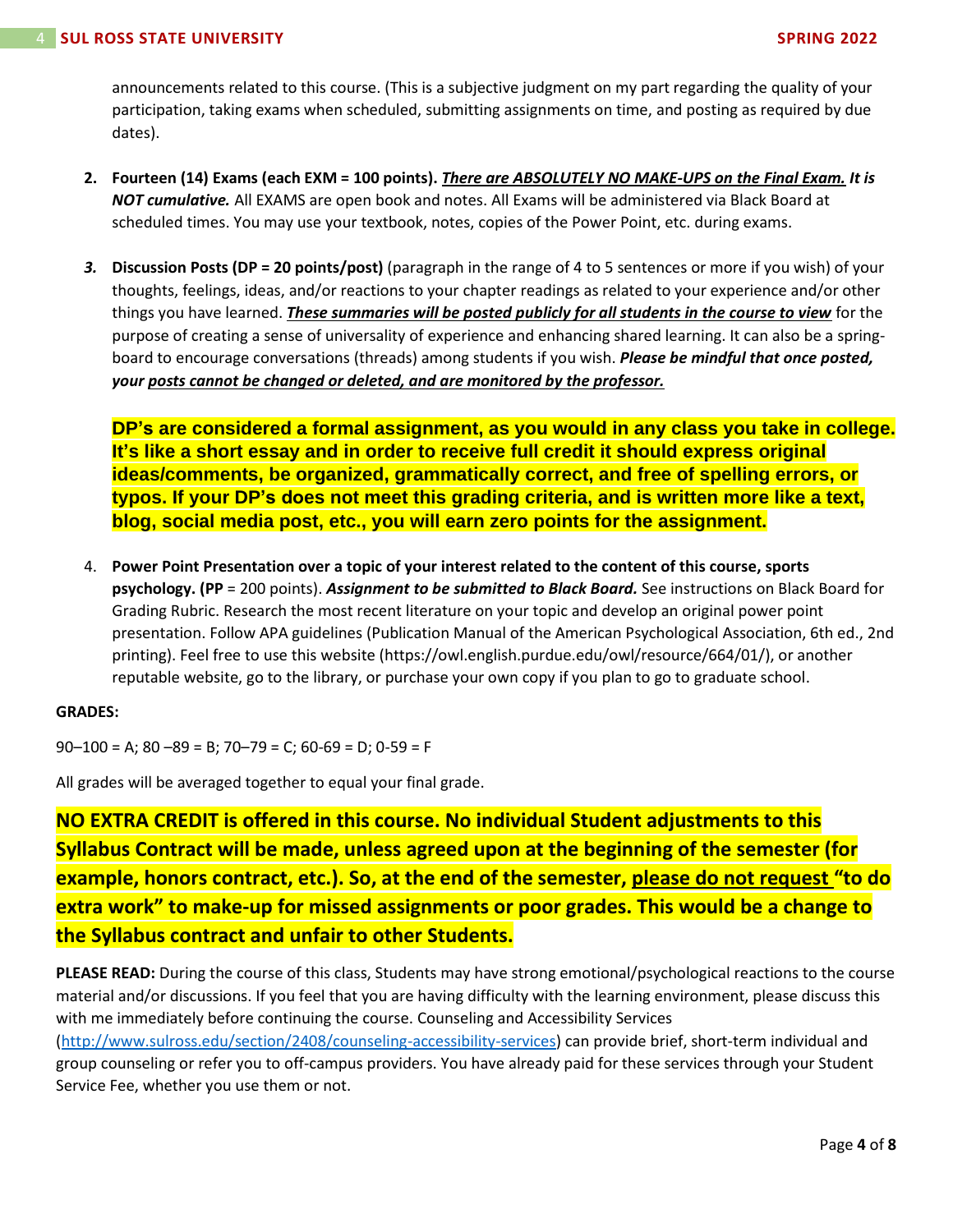**If you have any issue or concern, I would appreciate you speaking with me first. If you feel we cannot come to a reasonable resolution, know that you can speak with the Behavioral and Social Sciences Department Chair, Dr. Mark Saka (432.837.8157) regarding your concerns.**

**I endeavor to maintain a safe learning environment for all and expect the highest standard of conduct from each one of us and the collective. I welcome constructive feedback in the service of this goal.**

**This syllabus is accurate to the best of my ability, but I reserve the right to modify it at any time and will inform you as soon as possible. If I do make any changes, I aspire to do so for the reasons of ALL Students' fairness and/or circumstances beyond my control.**

*DISCLAIMER: The material presented in this course will be of a general nature. It is provided for the sole purpose of exploring and providing a cursory view of an advanced topic in the field of psychology at Sul Ross State University (SRSU). It*  is NOT in any fashion rendering professional health advice. Before relying on the material in any important matter, *Students should carefully evaluate its accuracy, currency, completeness and relevance for their purposes, and should obtain appropriate professional advice relevant to their particular circumstances. The information provided in this course is absolutely NOT a substitute for the health advice or treatment provided by a licensed mental/health professional. Students should regularly consult a professionally licensed provider in matters relating to their mental and physical health and particularly with respect to any symptoms that may require diagnosis or medical attention. In some cases, the material may incorporate or summarize views, guidelines or recommendations, but does not necessarily reflect the views of the instructor, or indicate a commitment to a particular course of action. Information covered in this course does NOT constitute an endorsement of or serve as a substitute for treatment. The content of this course DOES NOT in any form or fashion include any training to Students for the purpose of providing therapeutic services to others.* 

## **COURSE SCHEDULE**

## **WEEK 1 (1/10 – 1/16)**

**REVIEW** Syllabus, get oriented to Black Board for this course, obtain required textbook as quickly as you can!

**POST Introduce yourself** to the class and what you hope to learn from the course (*by Sunday 1/16 midnight*)

**READ** Chapter 1 Introduction and Research Methods (*by Sunday 1/6*)

## **WEEK 2 (1/17 – 1/23)**

**POST1** Over Chapter 1 and POD CAST "Sport psychology, peak performance and athletes' mental health"**,** (*by Sunday 1/23 midnight)* 

LEARN MORE ABOUT SPORTS PSYCHOLOGY: [https://www.apa.org/research/action/speaking-of-psychology/sport](https://www.apa.org/research/action/speaking-of-psychology/sport-mental-health)[mental-health](https://www.apa.org/research/action/speaking-of-psychology/sport-mental-health)

Listen to POD CAST with an expert:

**Sport psychology, peak performance and athletes' mental health, with Jamie Shapiro, PhD**

[https://www.linkedin.com/posts/american-psychological-association\\_speaking-of-psychology-sport-psychology](https://www.linkedin.com/posts/american-psychological-association_speaking-of-psychology-sport-psychology-activity-6836351733476663297-Ugwf)[activity-6836351733476663297-Ugwf](https://www.linkedin.com/posts/american-psychological-association_speaking-of-psychology-sport-psychology-activity-6836351733476663297-Ugwf)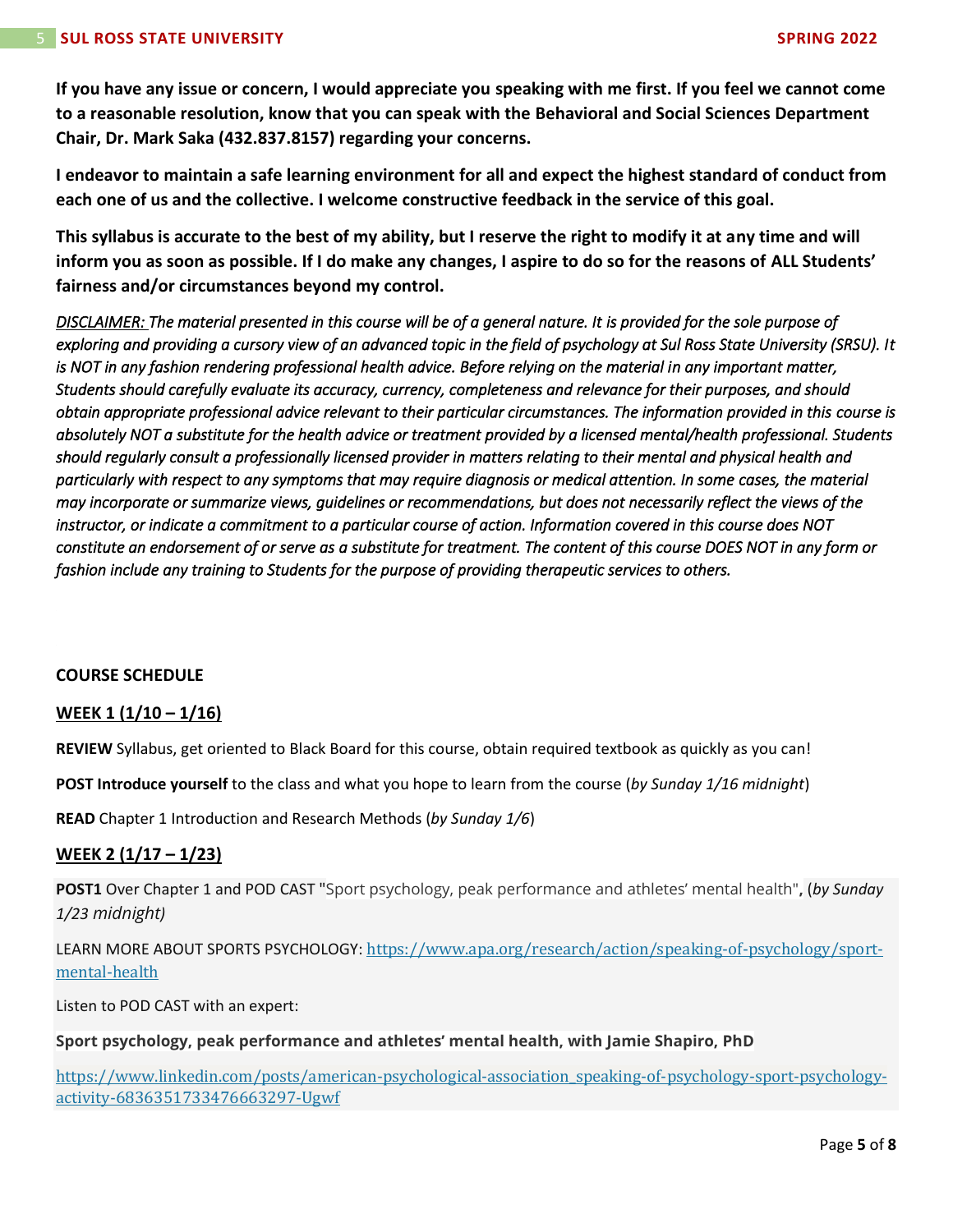## **WEEK 3 (1/24 – 1/30)**

**READ** Chapter 2 Personality (*by Friday 1/28*)

**POST2 over Chapter 2** (by Sunday 1/30 *midnight*)

**EXAM1 over Chapter 1** on Black Board (90 mins to complete) **Open from 8am (Monday 1/24)** *CLOSES midnight (Friday 1/28)* (*75minutes to complete)*

## **WEEK 4 (1/31 – 2/6)**

**READ** Chapter 3 Attribution and Cognition (*by Friday 2/4)*

**POST3** Over Chapter 3 (by Sunday 2/6 *midnight*)

**EXAM2 over Chapter 2** on Black Board (90 mins to complete) **Open from 8am (Monday 1/31)** *CLOSES midnight (Friday 2/4)* (*75minutes to complete)*

## **WEEK 5 (2/7 - 2/13)**

**READ** Chapter 4 Motivation (*by Friday 2/11*)

**POST4** Over Chapter 4 (by Sunday 2/13 *midnight*)

**EXAM3 over Chapter 3** on Black Board (90 mins to complete) **Open from 8am (Monday 2/7)** *CLOSES midnight (Friday 2/11)* (*75minutes to complete)*

## **WEEK 6 (2/14 – 2/20)**

**READ Chapter 5 Goal Setting** (*by Friday 2/18*)

**POST5** Over Chapter 5 (*by Sunday 2/20 midnight*)

**EXAM4 over Chapter 4** on Black Board (90 mins to complete) **Open from 8am (Monday 2/14)** *CLOSES midnight (Friday 2/18)* (*75minutes to complete)*

## **WEEK 7 (2/21 – 2/27)**

**READ** Chapter 6 Arousal and Anxiety (*by Friday 2/25)*

**POST6** Over Chapter 6 (*by Sunday 2/27 midnight*)

**EXAM5** over Chapter 5 on Black Board (90 mins to complete) **Open from 8am (Monday 2/21)** *CLOSES midnight (Friday 2/25)* (*75minutes to complete)*

## **WEEK 8 (2/28 – 3/6)**

**READ** Chapter 7 Psychological Skills Training (*by Friday 3/4*)

**POST7 Over Chapter 7** (*by Sunday 3/6 midnight*)

**EXAM6 over Chapter 6** on Black Board (90 mins to complete) **Open from 8am (Monday 2/28)** *CLOSES midnight (Friday 3/4)* (*75minutes to complete)*

**\*\*UPLOAD POWER POINT PRESENTATION TOPIC** (*by Sunday 3/6 midnight*)

## **WEEK 9 (3/7 – 3/13)**

 $~\sim$  SPRING BREAK  $~\sim$  NO CLASSES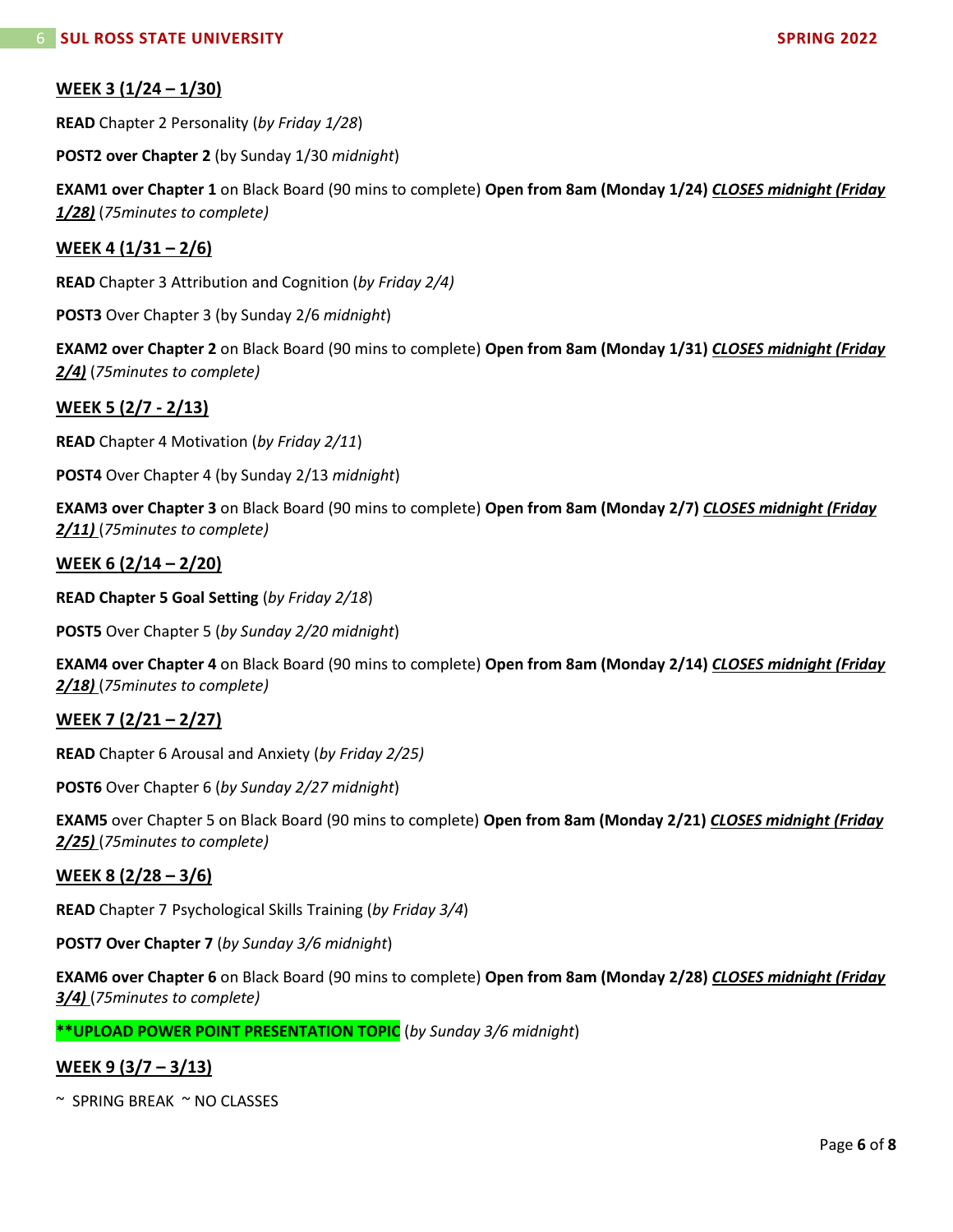## **WEEK 10 (3/14 – 3/20)**

**READ** Chapter 8 (*by Friday 3/18*)

**POST8** Over Chapter 8 Aggression (*by Sunday 3/20 midnight*)

**EXAM7** over Chapter 7 on Black Board (90 mins to complete) **Open from 8am (Monday 3/14)** *CLOSES midnight (Friday 3/18)* (*75minutes to complete)*

## **WEEK 11 (3/21 – 3/27)**

**READ** Chapter 9 Stereotypes, Prejudice, and Discrimination (*by Friday 3/25*)

**POST9 Over Chapter 9** (*by Sunday 3/27 midnight*)

**EXAM8 over Chapter 8** on Black Board (90 mins to complete) **Open from 8am (Monday 3/21)** *CLOSES midnight (Friday 3/27)* (*75minutes to complete)*

## **WEEK 12 (3/28 – 4/3)**

**READ** Chapter 10 Team Cohesion (*by Friday 4/1*)

**POST10 Over Chapter 10** (*by Sunday 4/3 midnight*)

**EXAM9 over Chapter 9** on Black Board (90 mins to complete) **Open from 8am (Monday 3/28)** *CLOSES midnight (Friday 4/1)* (*75minutes to complete)*

## **WEEK 13 (4/4 – 4/10)**

**READ** Chapter 11 Leadership (*by Friday 4/8*)

**POST11 Over Chapter 11** (*by Sunday 4/10 midnight*)

**EXAM10 over Chapter 10** on Black Board (90 mins to complete) **Open from 8am (Monday 4/4)** *CLOSES midnight (Friday 4/8)* (*75minutes to complete)*

## *WEEK 14 (4/11 - 4/17)*

**READ** Chapter 12 Common Issues: Injury and Burnout (*by Friday 4/15*)

**POST12 Over Chapter 12** (*by Sunday 4/17 midnight*)

**EXAM11 over Chapter 11** on Black Board (90 mins to complete) **Open from 8am (Monday 4/11)** *CLOSES midnight (Friday 4/15)* (*75minutes to complete)*

## **WEEK 15 (4/18 – 4/24)**

**\*\*UPLOAD Power Point Presentation** (*by Monday 4/18 midnight*)

**READ** Chapter 13 Unhealthy Behaviors: Drug Abuse and Disordered Eating (*by Friday 4/22*)

**POST13 Over Chapter 13** (*by Sunday 4/24 midnight*)

**EXAM11 over Chapter 12** on Black Board (90 mins to complete) **Open from 8am (Monday 4/18)** *CLOSES midnight (Friday 4/22)* (*75minutes to complete)*

## **WEEK 16 (4/25 – 5/1)**

**POST14 Over** What I learned from this course and will take with me? (*due Sunday 5/1 midnight*)